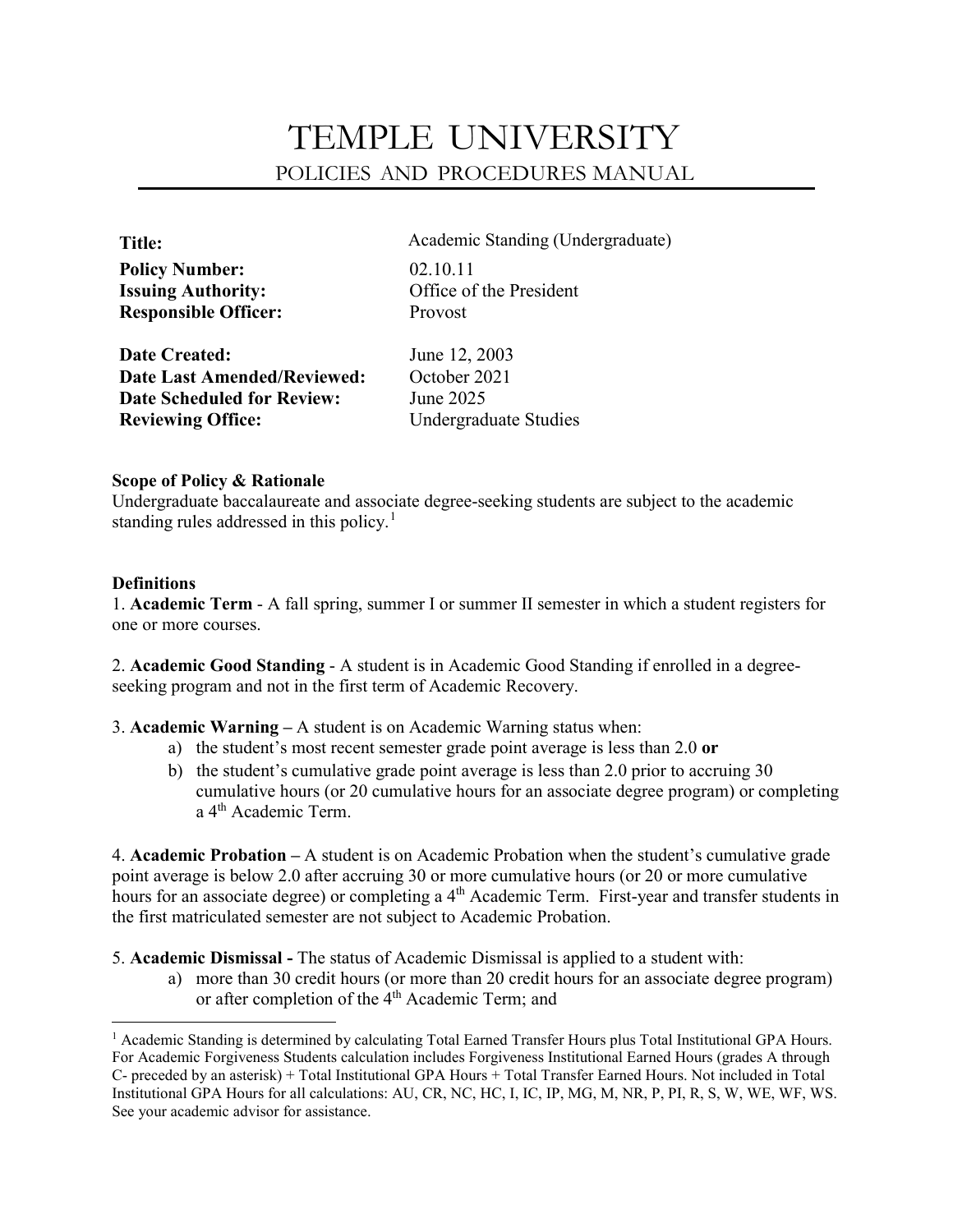- b) the status of Academic Probation in the most recent completed semester; and
- c) a cumulative GPA equal to or below the Dismissal GPA (See Appendix 1: Dismissal GPA by Total Institutional GPA Hours + Total Transfer Earned Hours).

6. **Academic Recovery –** A student on Academic Dismissal status can apply to the applicable advising office for the status of Academic Recovery. The status of Academic Recovery is available, upon approved application, provided that the student:

- a) is on Academic Dismissal status for the first time; and
- b) has a cumulative GPA equal to or below the Dismissal GPA (See Appendix 1: Dismissal GPA by Total Institutional GPA Hours + Total Transfer Earned Hours); and
- c) has a cumulative GPA that can be raised above the Dismissal GPA (See Appendix 1) within two calendar years or 150 total attempted credit hours, whichever comes first.

7. **Institutional GPA Hours** - include credit hours in all courses graded "A" through "F". Credit hours for repeated courses are calculated according to the policy on Repeating a Course (Undergraduate and Graduate) (Policy # 02.10.12).

## **Policy Statement**

The university assesses academic standing and the statuses of Academic Warning, Academic Probation, Academic Dismissal and Academic Recovery based on academic performance following each Academic Term.

A student on Academic Warning or Academic Probation or a student who is granted Academic Recovery status must meet with an advisor to discuss his/her academic standing. An advisor will help in planning a schedule of courses to assist the student in achieving above the Dismissal GPA. A student on Academic Warning will be able to self-register after this meeting; a student on Academic Probation or Academic Recovery must be registered by his/her advisor.

If a student is on Academic Dismissal status for the first time, the student has two options:

# *1. Apply for Reinstatement*

A student on Academic Dismissal status for the first time may apply for reinstatement not less than four years from the date of last enrollment at Temple University. At the time of application, all credit hours will be evaluated. Final determination of the acceptability of such credit hours is the responsibility of the applicable academic unit.

A student may also apply for Academic Forgiveness (Policy # 02.10.17) at this time.

#### *2. Reinstatement through Academic Recovery*

A student on Academic Dismissal status for the first time may apply for Academic Recovery status through their respective advising unit. Academic Recovery would be applicable the next immediate semester or summer term unless the student is granted a Leave of Absence pursuant to university policy. Students granted Academic Recovery status will be required to meet with advisors, complete for a grade a minimum of six credit hours, and achieve a minimum semester GPA requirement. During the student's first semester or summer session of Academic Recovery status, the student will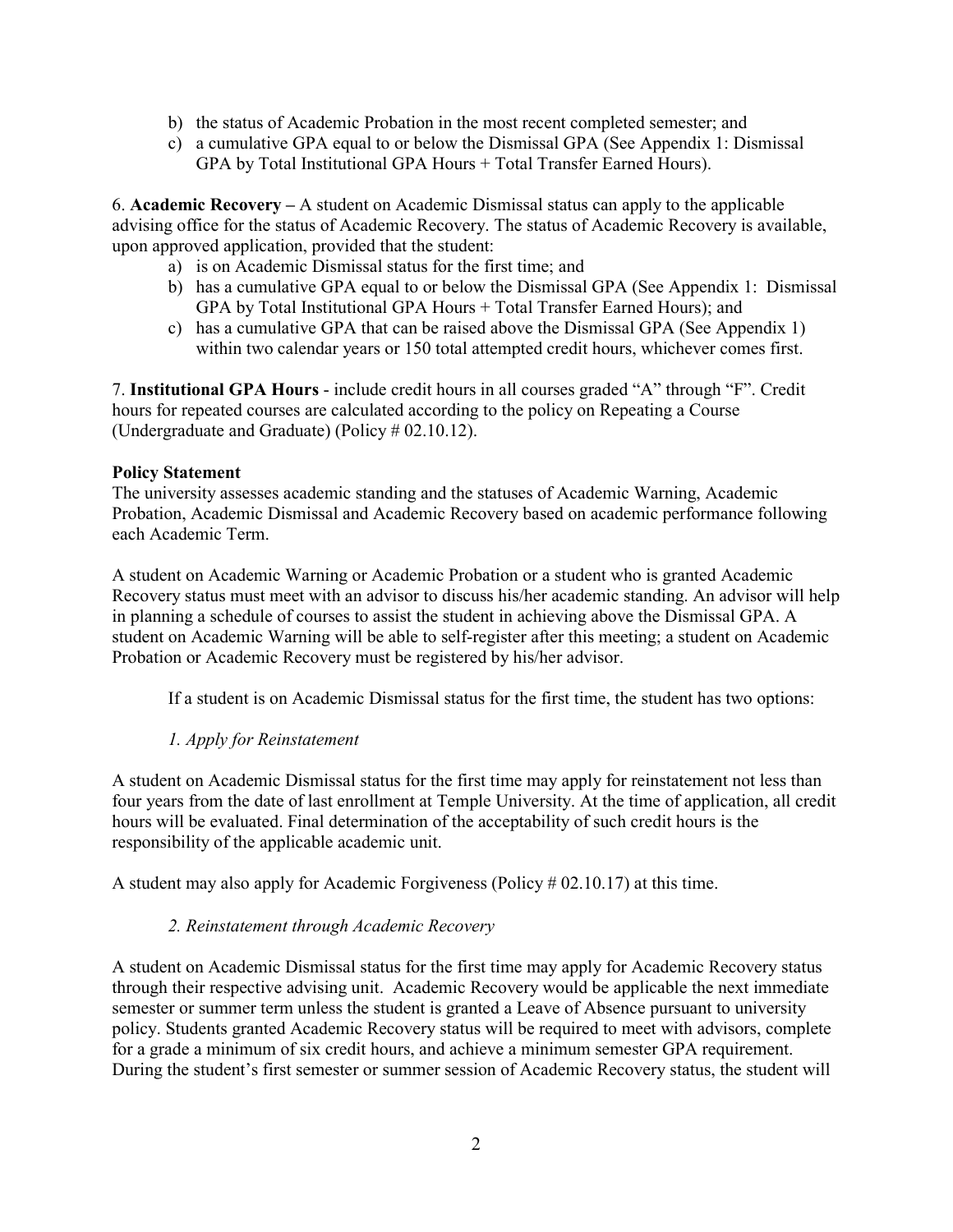not be in Academic Good Standing and therefore will be ineligible for aid of any kind, including without limitation federal loans or grants, tuition remission and scholarships.

Students who successfully complete the requirements of the first semester or summer session on Academic Recovery status will:

- *a)* return to Academic Good Standing
- *b)* be permitted to attend classes during the next summer session or semester.

Students may only continue on Academic Recovery if they meet the Target Semester GPA. (See Appendix 2.) The student must maintain a GPA at or above the Target Semester GPA in Appendix 2 for each semester or session they are on Academic Recovery. Students on Academic Recovery must register for a minimum of six (6) credit hours per term. Course overloads are not permitted while on Academic Recovery.

Students may not remain on Academic Recovery status for more than two calendar years<sup>[2](#page-2-0)</sup> following their original dismissal or 150 attempted credits, whichever comes first. A student on Academic Recovery who achieves above the Dismissal GPA (as determined by Appendix 1) will be removed from Academic Recovery status.

Students who do not meet requirements of their Academic Recovery status during any summer session or semester will be Academically Dismissed for a second time. Upon the second Academic Dismissal a student must wait and apply for reinstatement not less than four years from the date of the first Academic Dismissal in accordance with this policy. The student will also be eligible for Academic Forgiveness (Policy # 02.10.17).

In the event a student is removed from Academic Recovery status after achieving above the Dismissal GPA, but is subsequently Academically Dismissed for a second time, the student must wait and apply for reinstatement four years from the date of the second Academic Dismissal. The student will also be eligible for Academic Forgiveness.

#### **Notes**

l

#### **1. Dates of official enactment and amendments**

Adopted by the President on June 12, 2003.

Amended by the President on September 7, 2006. Effective immediately.

Amended by the President on September 26, 2007. Effective immediately.

Amended by the President August 1, 2011. Effective May 16, 2011(Summer Session I). Beginning May 10, 2012 (End of Spring Semester 2012), students will be dismissed when they fail to complete English 0701, English 0802, IH 0851, IH 0852, and Math 0701 or other equivalent versions of these courses in the requisite number of times per Policy

02.10.12, Repeating a Course.

Amended by the President on May 18, 2012. Beginning end of Spring Semester 2012 and applying retroactively to end of Fall 2011 semester, admitted transfer students in first matriculated semester and who are registered for 18 or fewer credits and whose semester grade point average is less than 2.0 will be applied the status of warning.

<span id="page-2-0"></span> $<sup>2</sup>$  A calendar year begins the date of dismissal and is equivalent to one fall, one spring, and two sequential summer</sup> sessions.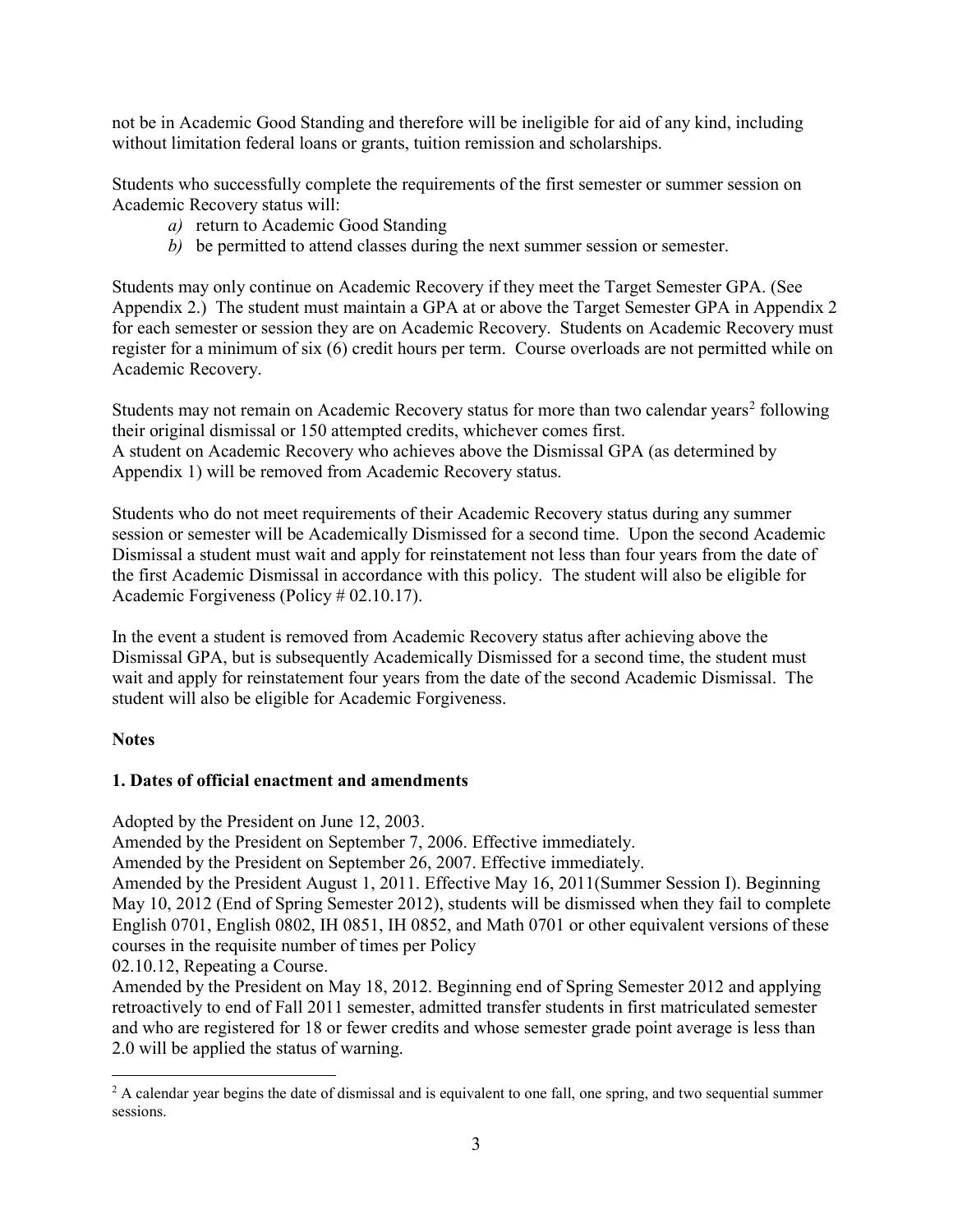Amended by the President on June 1, 2015, to be effective immediately; students on Academic Dismissal status at the end of the 2012 spring semester are eligible to apply for Academic Recovery status, if necessary, or return to such other academic status as permitted by university policy. (For example, a student placed on Academic Dismissal for failure to complete English 0701, but who had a cumulative GPA above 2.0 would be eligible to return to Academic Good Standing.)

Students on Academic Dismissal status for the first time at the end of the 2012 spring semester may apply for Academic Recovery status through their respective advising unit for return to the university no later than the 2016 spring semester. The two calendar year limit for the Academic Recovery status for these students will apply from the date of their first registered term.

#### **2. History**

September 7, 2006 amended the provisions regarding eligibility for institutional financial aid and university housing.

September 26, 2007 amended the requirements for academic good standing and dismissal. August 1, 2011 amended language describing the method by which dismissal is determined and the requirements for reinstatement.

May 18, 2012 amended the requirements for academic warning and probation for first-semester transfer students.

June 2015 amended the dismissal requirements for certain courses and created Academic Recovery status.

October 2021 defined Academic Term and clarified policy application to part-time students.

#### **Supersedes**

This policy supersedes all policies and procedures related to academic warning, dismissal and reinstatement for undergraduates, and specifically "Undergraduate Policy on Academic Warning, Probation, Dismissal and Reinstatement."

#### **3. Cross References**

Policy 02.10.12, Repeating a Course (Undergraduate and Graduate)

Policy 02.10.17, Academic Forgiveness (Undergraduate)

Policy 02.10.16, Leave of Absence (Undergraduate)

Procedures related to this policy can be found in the Academic Policies section of the Undergraduate Bulletin.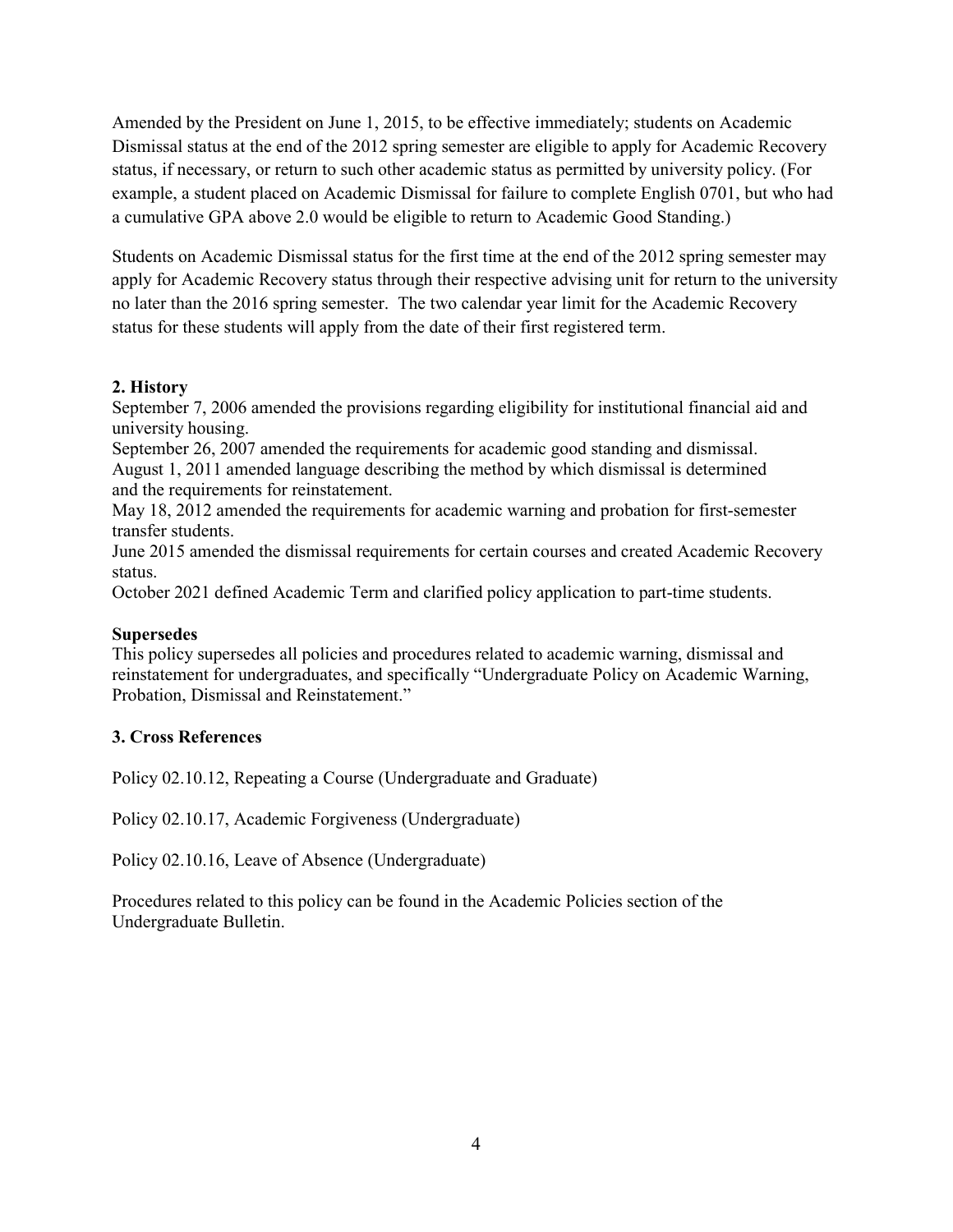**Appendix 1 – Dismissal GPA by Total Institutional GPA Hours + Total Transfer Earned Hours**

 $\blacksquare$ 

| <b>Total</b><br>Institutional                                                 | <b>Dismissal</b>                                                              | <b>Total</b><br>Institutional                                                          | <b>Dismissal</b>                                                              |                                                                                                                         |                                                                                                   |
|-------------------------------------------------------------------------------|-------------------------------------------------------------------------------|----------------------------------------------------------------------------------------|-------------------------------------------------------------------------------|-------------------------------------------------------------------------------------------------------------------------|---------------------------------------------------------------------------------------------------|
| GPA Hour+<br><b>Total</b><br><b>Transfer</b><br><b>Earned</b><br><b>Hours</b> | <b>GPA</b><br>(Will be<br>dismissed if<br><b>GPA</b> is equal<br>to or below) | <b>GPA Hours +</b><br><b>Total</b><br><b>Transfer</b><br><b>Earned</b><br><b>Hours</b> | <b>GPA</b><br>(Will be<br>dismissed if<br><b>GPA</b> is equal<br>to or below) | <b>Total</b><br>Institutional<br><b>GPA Hours +</b><br><b>Total</b><br><b>Transfer</b><br><b>Earned</b><br><b>Hours</b> | <b>Dismissal</b><br><b>GPA</b><br>(Will be<br>dismissed if<br><b>GPA</b> is equal<br>to or below) |
| $1 - 30$                                                                      | <b>No Dismissal</b>                                                           | 61                                                                                     | 1.83                                                                          |                                                                                                                         |                                                                                                   |
| 31                                                                            | 1.51                                                                          | 62                                                                                     | 1.83                                                                          | 92                                                                                                                      | 1.94                                                                                              |
| 32                                                                            | 1.53                                                                          | 63                                                                                     | 1.84                                                                          | 93                                                                                                                      | 1.94                                                                                              |
| 33                                                                            | 1.55                                                                          | 64                                                                                     | 1.84                                                                          | 94                                                                                                                      | 1.94                                                                                              |
| 34                                                                            | 1.56                                                                          | 65                                                                                     | 1.85                                                                          | 95                                                                                                                      | 1.95                                                                                              |
| 35                                                                            | 1.58                                                                          | 66                                                                                     | 1.85                                                                          | 96                                                                                                                      | 1.95                                                                                              |
| 36                                                                            | 1.60                                                                          | 67                                                                                     | 1.86                                                                          | 97                                                                                                                      | 1.95                                                                                              |
| 37                                                                            | 1.61                                                                          | 68                                                                                     | 1.86                                                                          | 98                                                                                                                      | 1.95                                                                                              |
| 38                                                                            | 1.63                                                                          | 69                                                                                     | 1.87                                                                          | 99                                                                                                                      | 1.95                                                                                              |
| 39                                                                            | 1.64                                                                          | 70                                                                                     | 1.87                                                                          | 100                                                                                                                     | 1.96                                                                                              |
| 40                                                                            | 1.65                                                                          | 71                                                                                     | 1.87                                                                          | 101                                                                                                                     | 1.96                                                                                              |
| 41                                                                            | 1.67                                                                          | 72                                                                                     | 1.88                                                                          | 102                                                                                                                     | 1.96                                                                                              |
| 42                                                                            | 1.68                                                                          | 73                                                                                     | 1.88                                                                          | 103                                                                                                                     | 1.96                                                                                              |
| 43                                                                            | 1.69                                                                          | 74                                                                                     | 1.89                                                                          | 104                                                                                                                     | 1.96                                                                                              |
| 44                                                                            | 1.70                                                                          | 75                                                                                     | 1.89                                                                          | 105                                                                                                                     | 1.97                                                                                              |
| 45                                                                            | 1.71                                                                          | 76                                                                                     | 1.89                                                                          | 106                                                                                                                     | 1.97                                                                                              |
| 46                                                                            | 1.72                                                                          | 77                                                                                     | 1.90                                                                          | 107                                                                                                                     | 1.97                                                                                              |
| 47                                                                            | 1.73                                                                          | 78                                                                                     | 1.90                                                                          | 108                                                                                                                     | 1.97                                                                                              |
| 48                                                                            | 1.74                                                                          | 79                                                                                     | 1.90                                                                          | 109                                                                                                                     | 1.97                                                                                              |
| 49                                                                            | 1.75                                                                          | 80                                                                                     | 1.91                                                                          | 110                                                                                                                     | 1.97                                                                                              |
| 50                                                                            | 1.75                                                                          | 81                                                                                     | 1.91                                                                          | 111                                                                                                                     | 1.98                                                                                              |
| 51                                                                            | 1.76                                                                          | 82                                                                                     | 1.91                                                                          | 112                                                                                                                     | 1.98                                                                                              |
| 52                                                                            | 1.77                                                                          | 83                                                                                     | 1.91                                                                          | 113                                                                                                                     | 1.98                                                                                              |
| 53                                                                            | 1.78                                                                          | 84                                                                                     | 1.92                                                                          | 114                                                                                                                     | 1.98                                                                                              |
| 54                                                                            | 1.78                                                                          | 85                                                                                     | 1.92                                                                          | 115                                                                                                                     | 1.98                                                                                              |
| 55                                                                            | 1.79                                                                          | 86                                                                                     | 1.92                                                                          | 116                                                                                                                     | 1.98                                                                                              |
| 56                                                                            | 1.80                                                                          | 87                                                                                     | 1.93                                                                          | 117                                                                                                                     | 1.99                                                                                              |
| 57                                                                            | 1.80                                                                          | 88                                                                                     | 1.93                                                                          | 118                                                                                                                     | 1.99                                                                                              |
| 58                                                                            | 1.81                                                                          | 89                                                                                     | 1.93                                                                          | 119                                                                                                                     | 1.99                                                                                              |
| 59                                                                            | 1.82                                                                          | 90                                                                                     | 1.93                                                                          |                                                                                                                         |                                                                                                   |
| 60                                                                            | 1.82                                                                          | 91                                                                                     | 1.94                                                                          |                                                                                                                         |                                                                                                   |